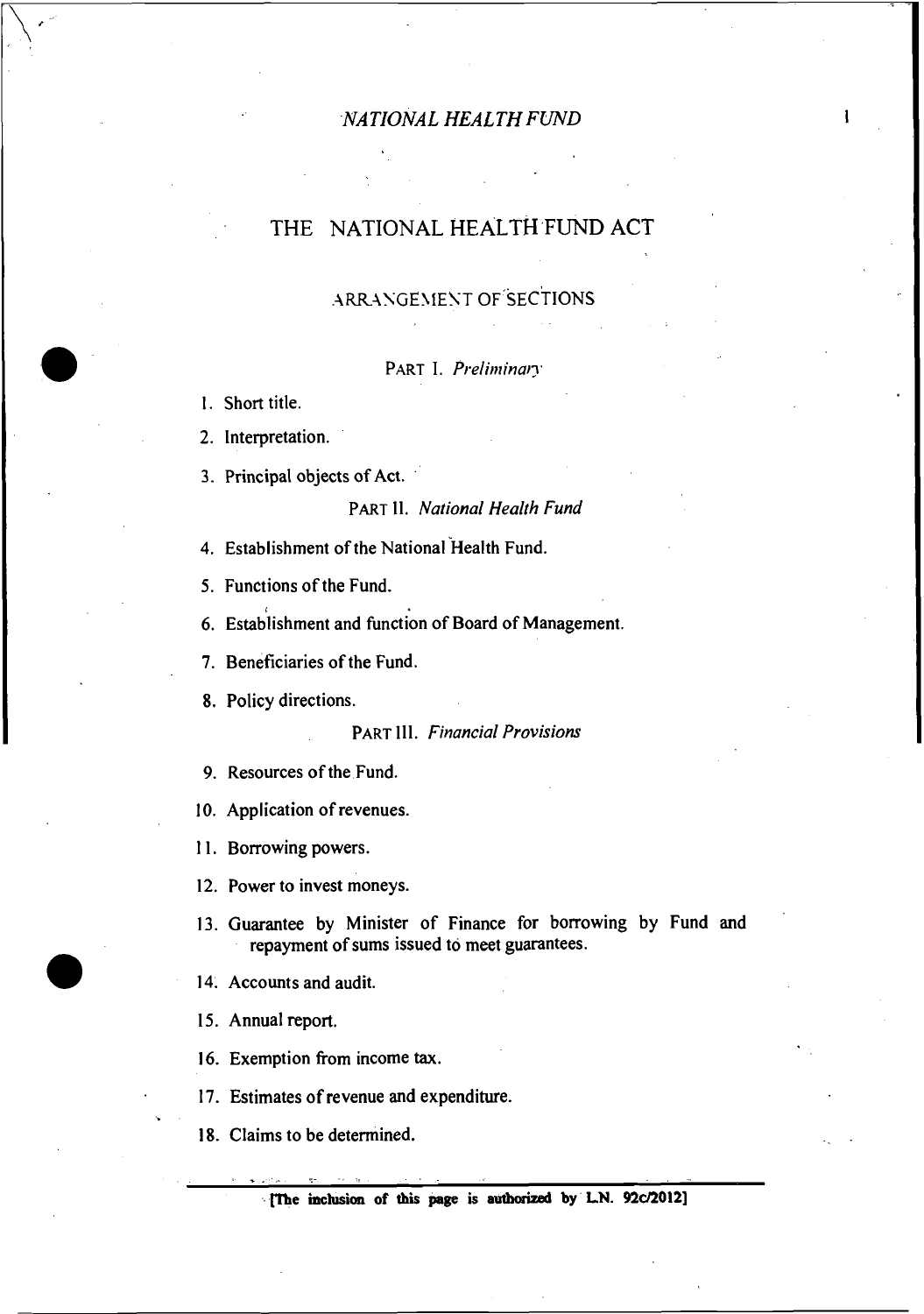*PART* **IV.** *Miscellaneous* 

19. Appointment of inspectors.

20. Powers of inspectors.

2 **1.** Assault and obstruction of inspectors.

22. Refusal or neglect to give information.

23. False declaration and statement.

24. Benefits from false declaration.

25. Breaches of this Act not otherwise provided for.

25A. Minister may amend monetary penalties.

26. Regulations.

27. Act Binds the Crown.

**SCHEDULES**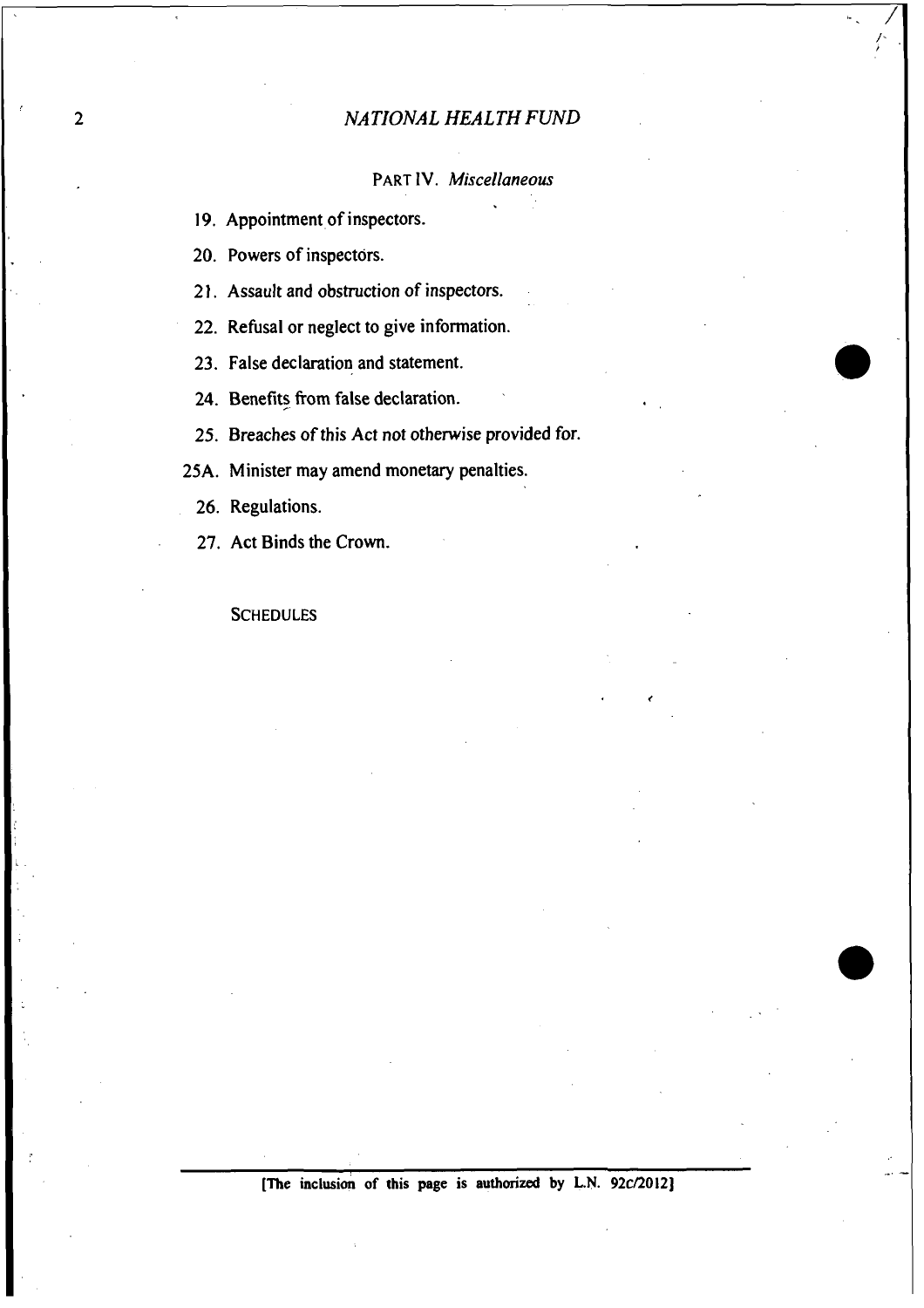# THE NATIONAL HEALTH FUND ACT Acts

[*lst April, 2003.*]

**23 of 2003, 6 of 2011, 7 of 2011** 

3

# PART I. *Preliminary*

1. This Act may be cited as the National Health Fund Act. **Short title.** 

**2.** In this Act— **Interpretistion**.

*J* **r** 

"appointed day" means the **1** st day of April, 2003;

"Board" means the Board of Management of the Fund:

"chairman" means the chairman of the Board;

"fimctions" includes powers and duties;

- "Fund" means the National Health Fund established under section 4;
- "registered medical practitioner" means a medical practitioner registered under the Medical Act;
- "resident" means a person who is ordinarily resident in Jamaica for a period or periods aggregating in the whole not less than six months in the calendar year;
- "specified diseases" and "specified medical condition" mean the diseases and medical conditions specified in the First Schedule. **First**

3. The principal objects of this Act are to **Principal Principal Principal Principal** 

- (*a*) provide prescribed health benefits to all residents,  $\frac{1}{\phi}$ regardless of age, gender, health or economic status;
- (b) provide greater access to medical treatment and preventative care for specified diseases and specified medical conditions; .
- (c) make pharmaceutical and medical supplies accessible  $6/2011$ <br> $8.3(b)$ and available to government-owned health facilities;
- **(6)** secure improvement in the productivity of residents by reducing time lost on the job that is attributable to personal and family health care problems;
- *(e)* reduce the Island's disease burden through health promotion and protection programmes; and

**[The inclusion of this page is authorized by L.N. 92c/2012]** 

**Schedule.**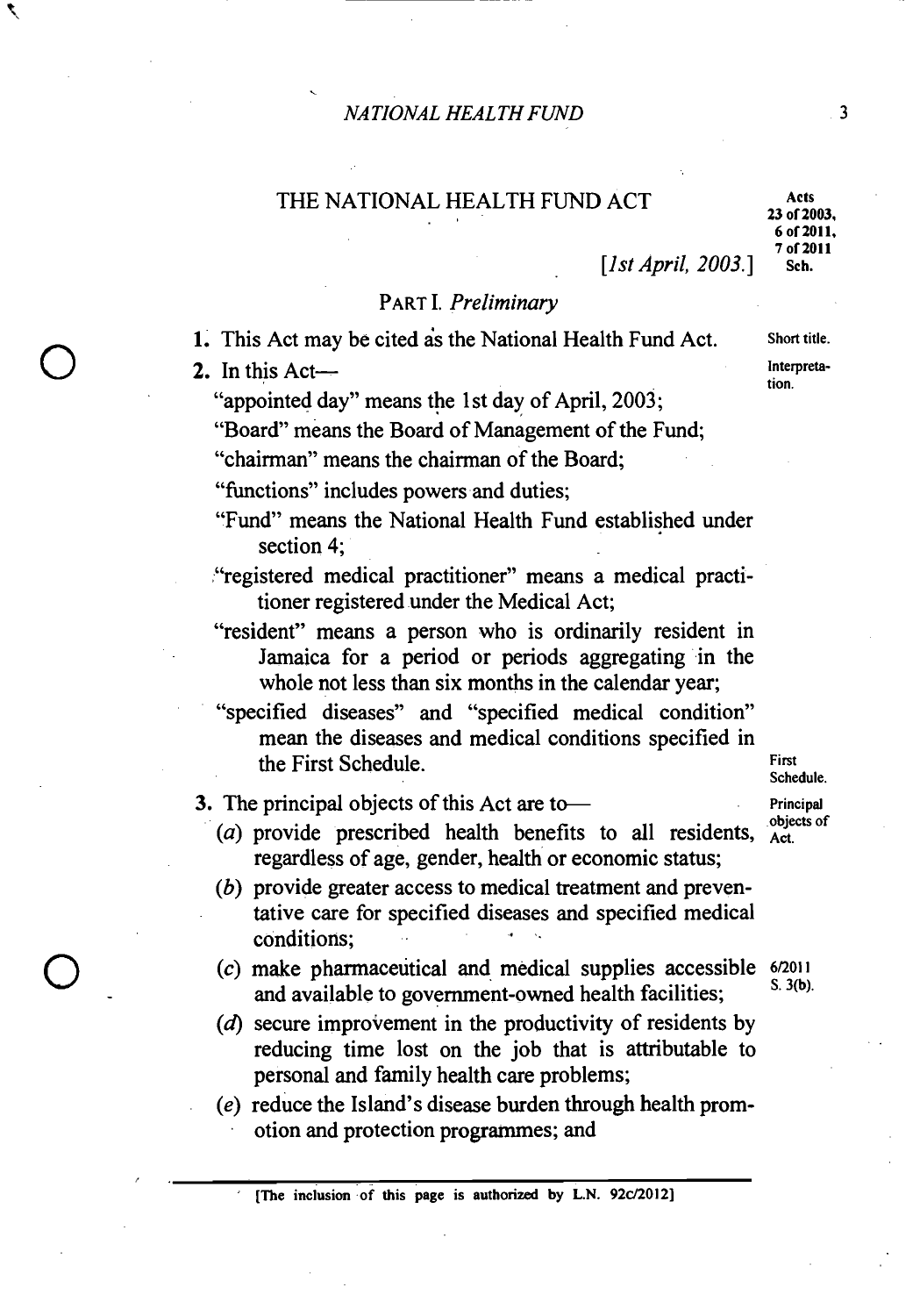$(1)$  provide support to health services and promote and encourage-the utilization of primary health care to improve the quality of life of the Island's population.

# PART **11.** National Health Fund

**4.**--(1) There is hereby established for the purposes of this Act, a body to be known as ihe National Health Fund which shall be a body corporate to which section 28 of the Interpretation Act shall apply.

(2) The provisions of the Second Schedule shall have effect as to the constitution of the Fund and otherwise in relation thereto.

5. The Fund shall perform such functions as may be necessary to give effect to the objects specified in section 3 and, without prejudice to the generality of the foregoing, such functions shall include-

- (a) implementing a national health insurance plan or such other schemes' of insurance, contractual or other arrangements or systems; ...
- (b) administering and controlling the moneys received  $from-$ 
	- (i) the Consolidated  $\text{Fund} \cdot \text{and} \cdot \text{assigned} \cdot \text{by}$ Parliament for the purpose;
	- (ii) the Special Consumption Tax for the purposes of this Act; and
	- (iii) any other sources in accordance with the provisions of this Act:
- $(c)$  utilizing the revenues received by the Fund to achieve the objects of the Act;
- $(d)$  providing health benefits for residents with specified diseases and specified medical conditions;
- $(e)$  making prescribed drugs and other benefits available to residents at government-owned and other health facilities; **<sup>h</sup>**
- $(f)$  arranging and providing mechanisms for the utilization of benefits under the Fund;
- **(g)** enhancing the usefulness of the Fund by promoting

Establishment of the National Health Fund.

Second<br>Schedule.

Functions of the Fund.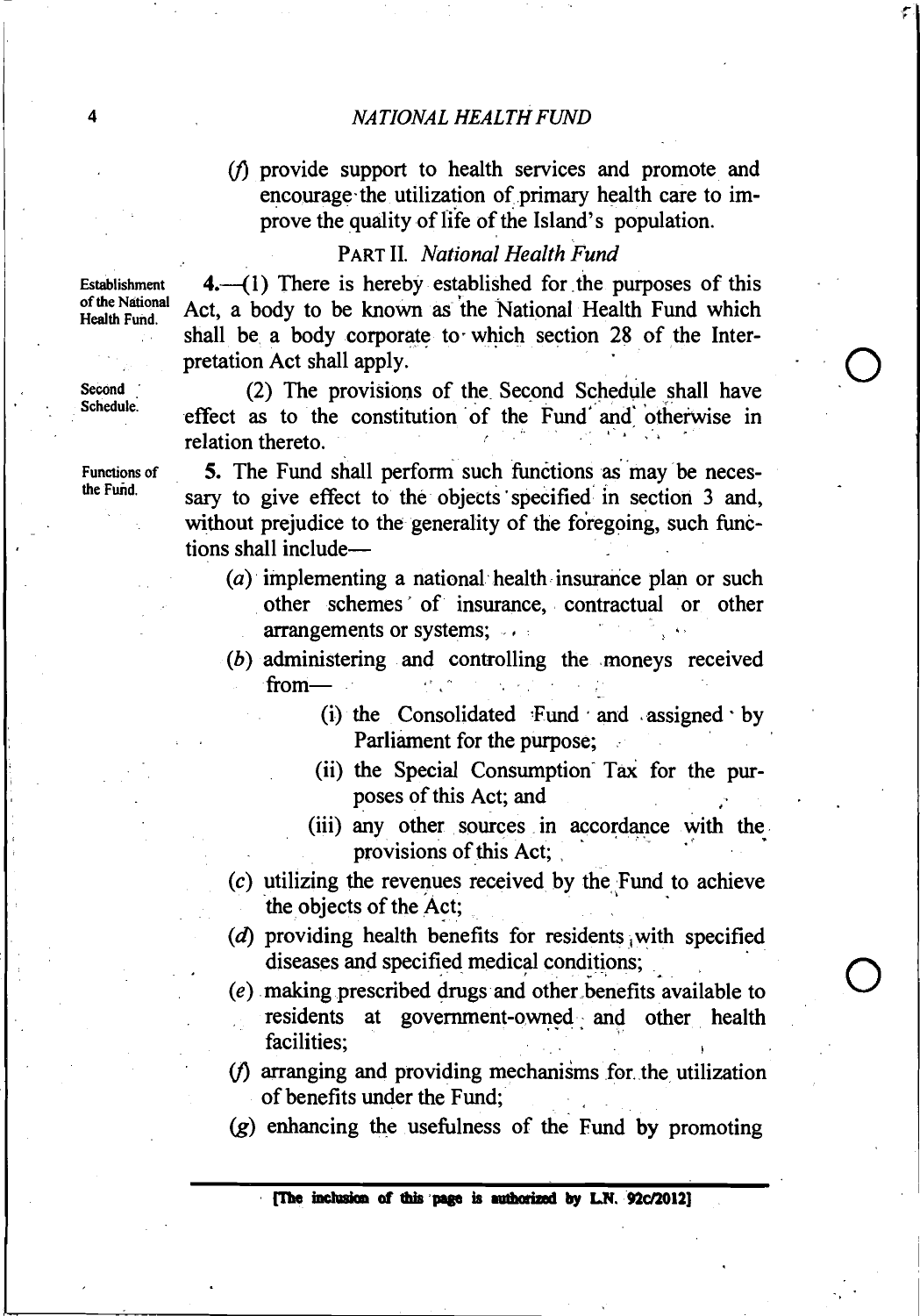improved methods and levels of efficiency in the delivery of health care;

(h) investing the moneys of the Fund;

- $(i)$  entering into agreements with other persons for the better administration of the Fund;
- (*j*) carrying on the businesses of chemists, druggists, manu- $6/2011$ factures, importers and distributors of and dealers in all  $kinds of -$ 
	- (i) pharmaceutical, medical, chemical and other preparations, compounds and articles or things;
	- (ii) medical and surgical supplies, utensils and **i**  implements;
	- (iii) mechanical, electrical, electionic, sonic, radiographic, scopic and other equipment,

for use in government-owned health facilities.

 $(k)$  doing or causing to be done such other things as are necessary or'expedient for or in connection with the proper performance of the functions of the Fund.

**[The inclusion of this page is authorized by L.N. 92ci2012]** 

 $\overline{\phantom{a}}$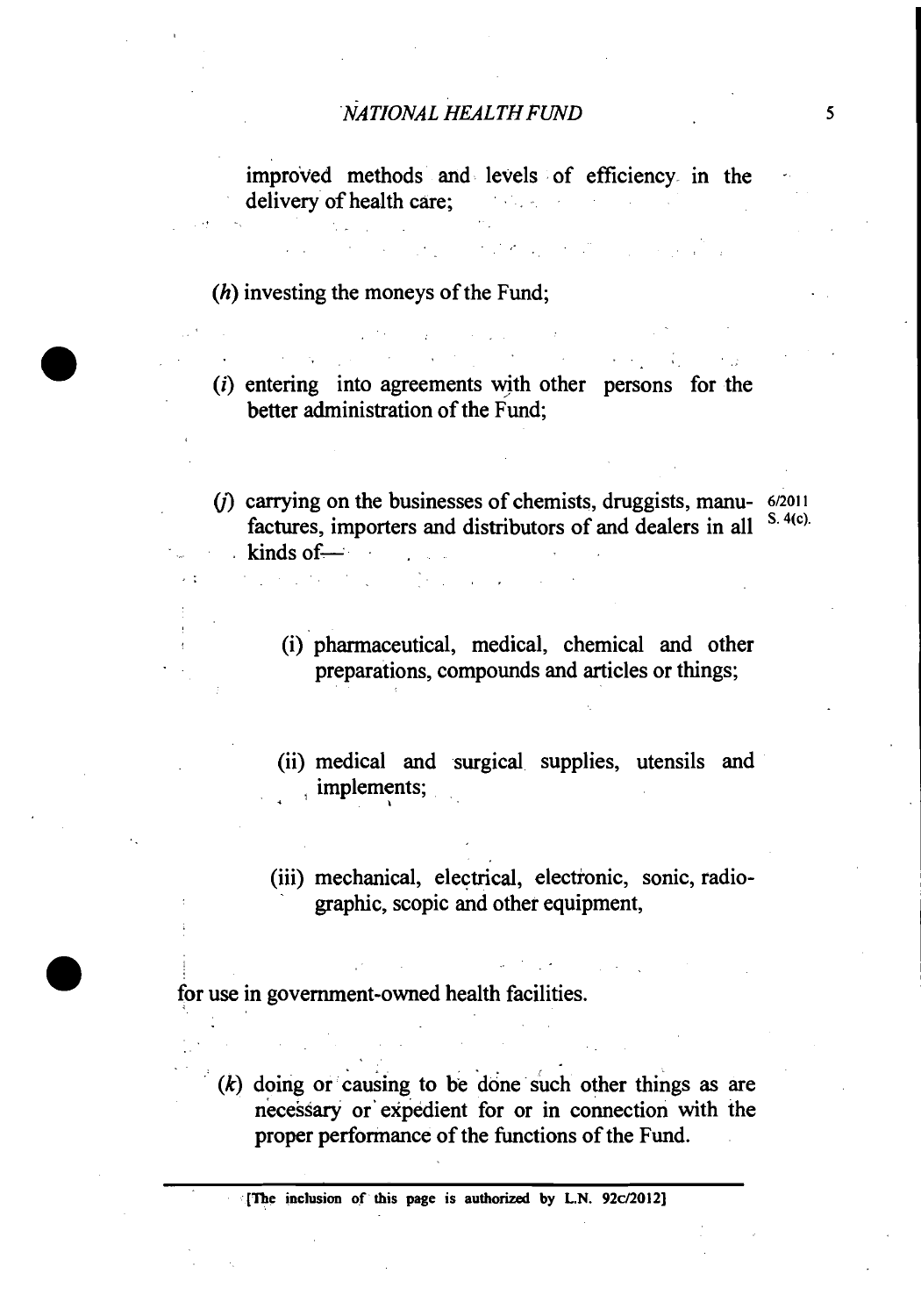and function<sup>s</sup><br>of Board of

Establishment  $\mathbf{6.} \rightarrow$  (1) There shall be established for the purposes of this and function.<br>
of Board of **Act, a Board of Management of the Fund which shall, subject to**<br>
Management the provisions of this Act, be responsible for the policy the provisions of this Act, be responsible for the policy and general administration of the affairs of the Fund.

**'Schedule.** 

**Third** (2) The provisions of the Third Schedule shall have'effect **as** to the constitution of the Board and otherwise in relation (2) The provisions of the Third Schedule shall have effect as to the constitution of the Board and otherwise in relation thereto.

**of the Fund.** 

**Beneficiaries 7.** Every resident who-

- (*a*) is certified by a registered medical practitioner as suffering from a specified disease or specified medical condition;
- $(b)$  presents a valid and approved means of identification; and

(c) otherwise satisfies the requirements of the Fund,

shall be entitled to benefits under the Fund.

**Policy** 8. The Minister may, after consultation with the chairman, **directions.** give to the Board such directions of a general character **as** to the policy to be followed by the Board in the discharge of its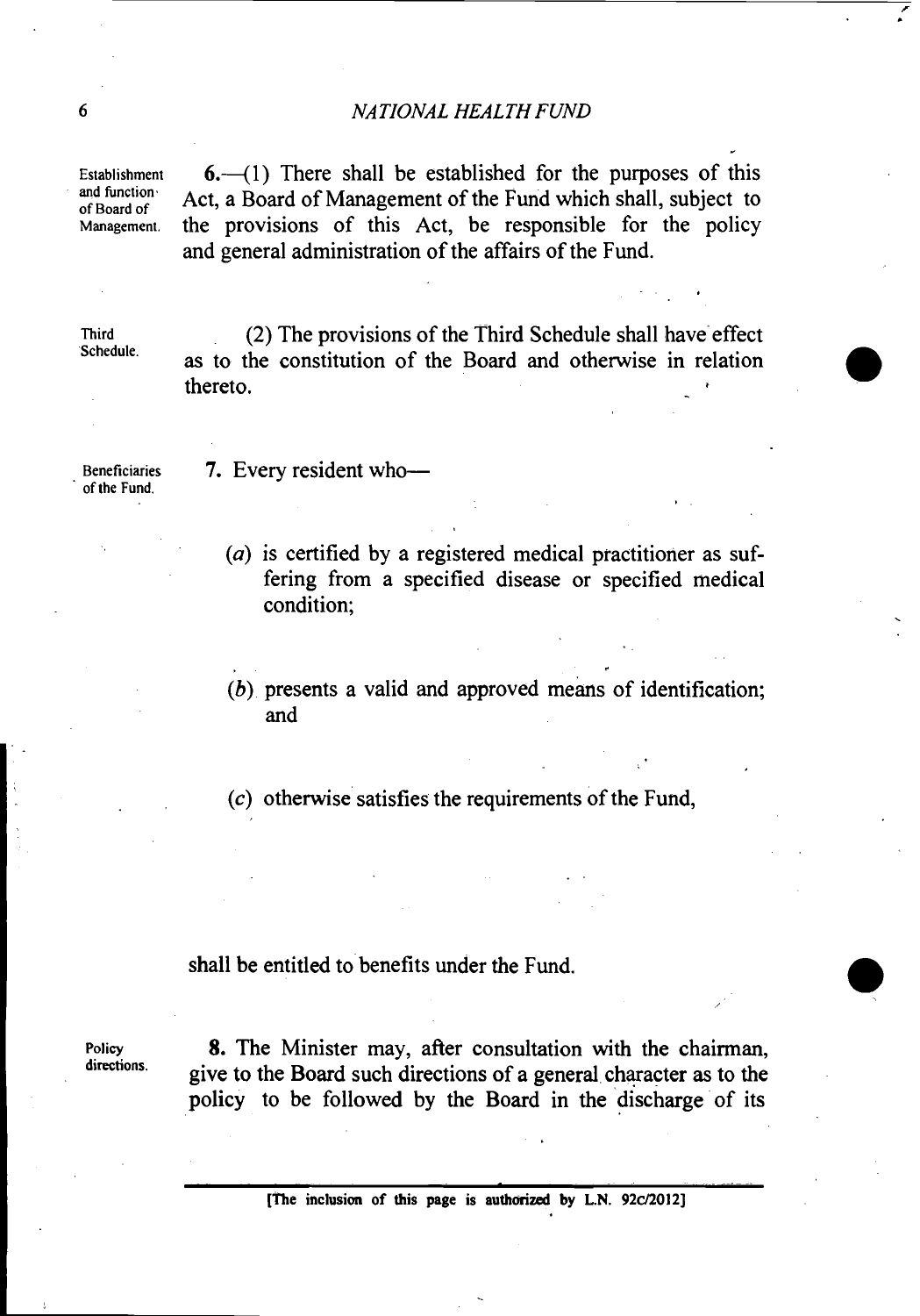functions as appear to the Minister to be necessary in the public interest; and the Board shall give effect to those directions.

# PART 111. *Financial Provisions*

**9.**-(1) The financial resources of the Fund shall consist Resources  $\text{of}$  **of**  $\text{the run}$ .

- *(a)* such moneys *as* may from time to time be placed at its disposal for the purposes of this Act by Parliament;
- (b) any moneys payable to the Fund from any levy or tax, **as** the case may be, on tobacco and tobacco products . authorized under this or any other Act;
- *(c) 5%* of the amount collected by way of Special Consumption Tax or such other percentage as may be specified by the Minister responsible for finance, subject to affirmative resolution of the House of Representatives;

 $(d)$  moneys received from the National Insurance Fund;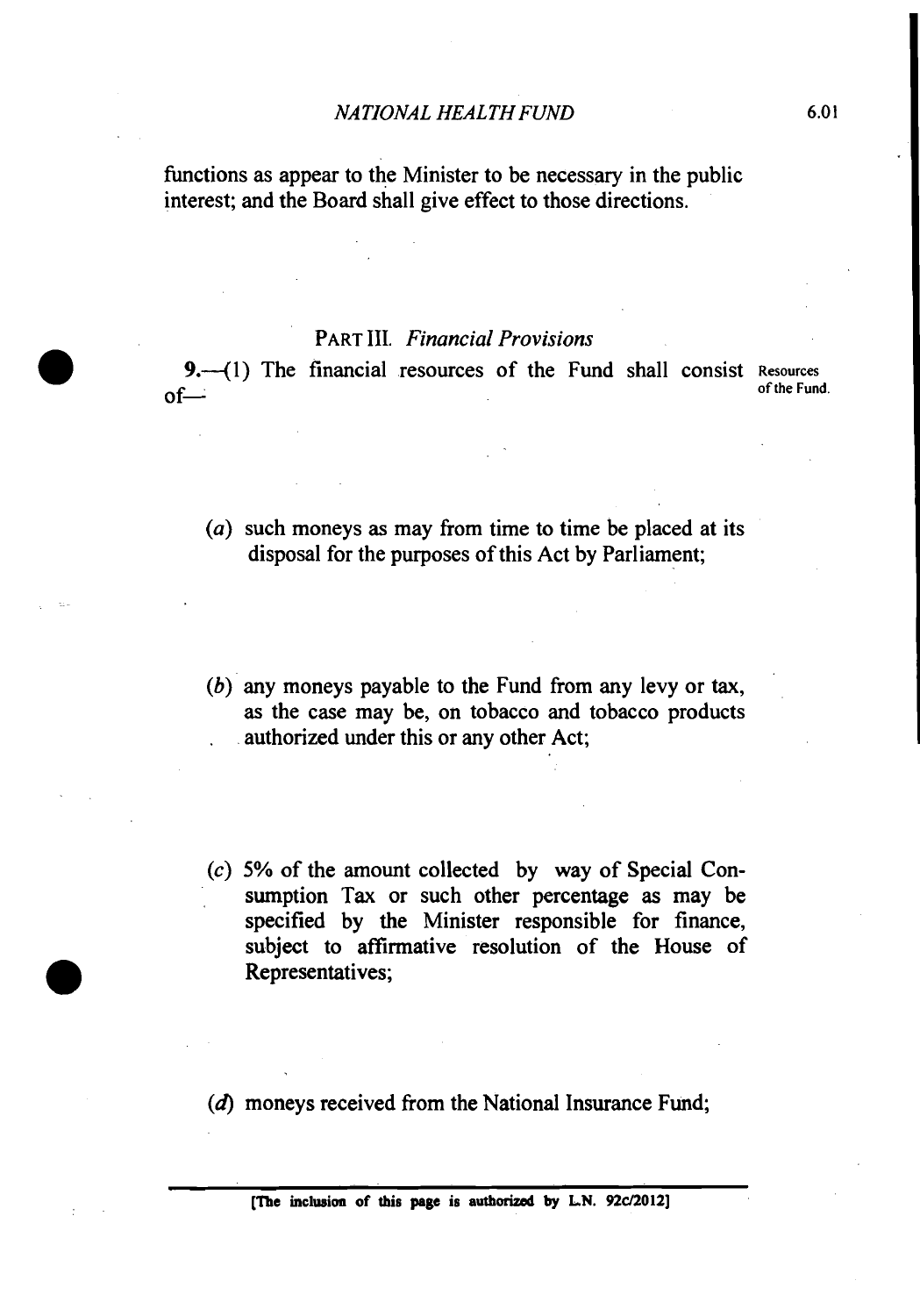$(e)$  moneys received from loans or otherwise;

 $(f)$  moneys earned by or arising from investments made by **61201 I** or on behalf of the Fund;

. . .,\* **.i** 

 $\cdot$  .

 $(g)$  moneys earned from carrying on any business mentioned in paragraph  $(i)$  of section 5;

 $(h)$  such other moneys as may lawfully be paid to the Fund.  $\mathcal{N}^{\mathcal{A}}$  and  $\mathcal{N}^{\mathcal{A}}$  are the set of  $\mathcal{N}^{\mathcal{A}}$  and  $\mathcal{N}^{\mathcal{A}}$ 

(2) All moneys received or amount collected under subsection  $(1)(b)$ ,  $(c)$  and  $(d)$  shall be paid forthwith and directly to the Fund.

**Application of** 10. The revenue and financial resources of the Fund shall be **revenues.** applied for the purposes authorized by this Act or any other law in relation to its functions.

**Borrowing 11.** (1) Subject to subsection (2), the Fund may borrow sums<br>powers. required by it for meeting any of its obligations or discharging any of its functions.

> (2) The power of the Fund to borrow shall be exercisable only with the approval of the Minister responsible for finance, as to the amount, as to the source of borrowing and as to the terms on which borrowing may be effected.

S. **5(a).** 

**6/2011**<br>**S 5**(c)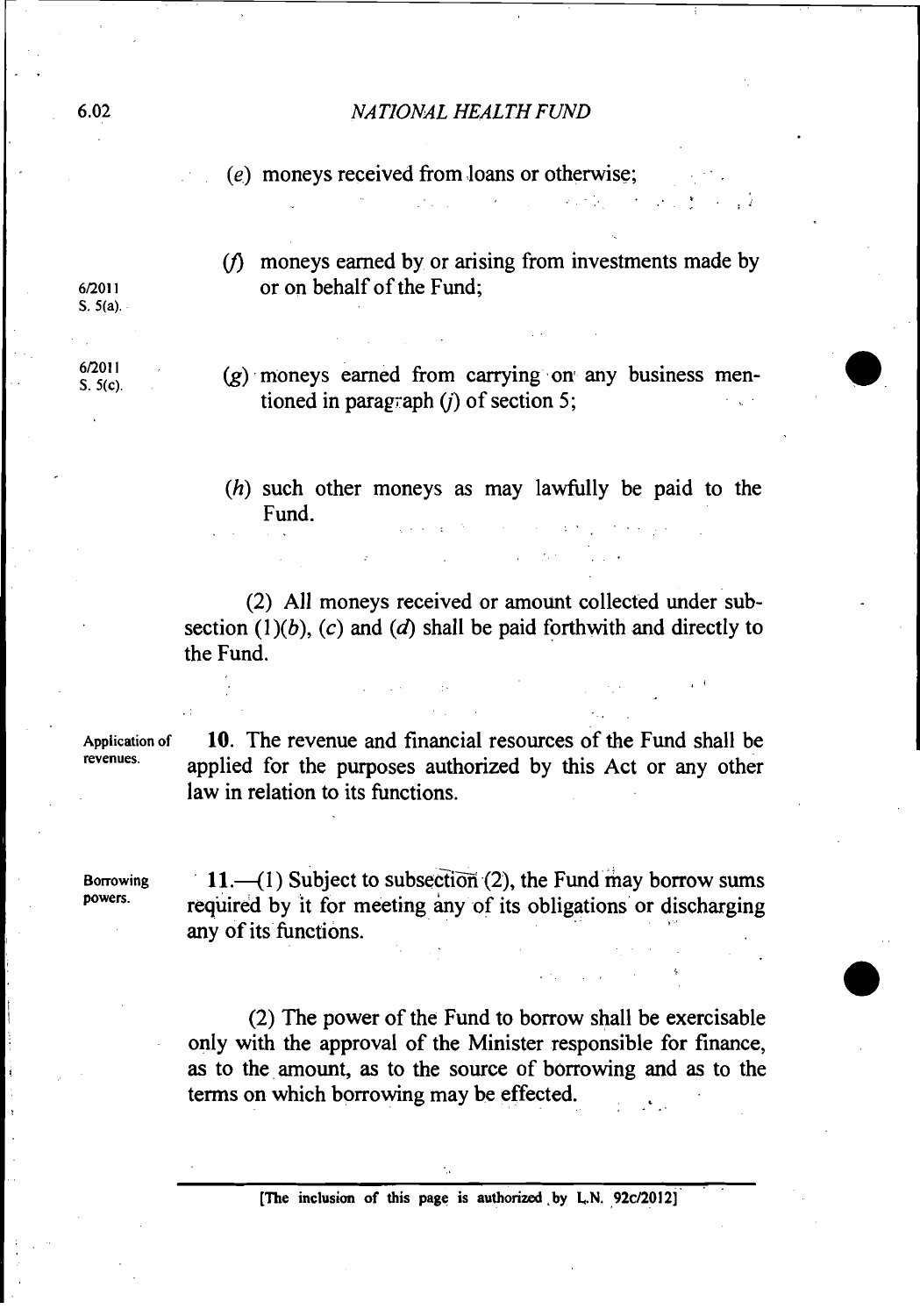**(3) An** approval given in any respect for the purposes of this section may be either general or limited to a particular borrowing or otherwise and may be either unconditional or subject to conditions.

**12.** All moneys of the Fund not immediately required to be **Power to provest** expended in meeting any of its obligations or discharging any moneys. of its functions may be invested in such securities as may be approved either generally or specifically by the Minister after consultation with the Minister responsible for finance and the Fund may, with the approval of the Minister after consultation with the Minister responsible for finance, sell all or any of such securities.

**13.**—(1) With the approval of the House of Representatives, the Minister responsible for finance may guarantee, in such manner and on such conditions as he may think fit, the repayment of the principal and interest on any authorized borrowings of the Fund.

(2) Where the Minister responsible for finance is satisfied that there has been default in the repayment of any principal moneys or interest guaranteed under the provisions of this section, he shall direct the repayment out of the Consolidated Fund and assets of Jamaica of the amount in respect of which there has been such default.

**(3)** The Fund shall make to the Accountant-General, at such times and in such manner as the Minister may direct, payments of such amounts as may be so directed in or towards repayment of any sums issued in fulfilment of any guarantee given under this section, and payments of interest on what is outstanding for the time being in respect of any sums so issued at such rate as the Minister may direct, and different rates of interest may be directed as respects different sums and as respects interest for different periods.

<sup>[</sup>The inclusion of this page is authorized by L.N. 87/2004]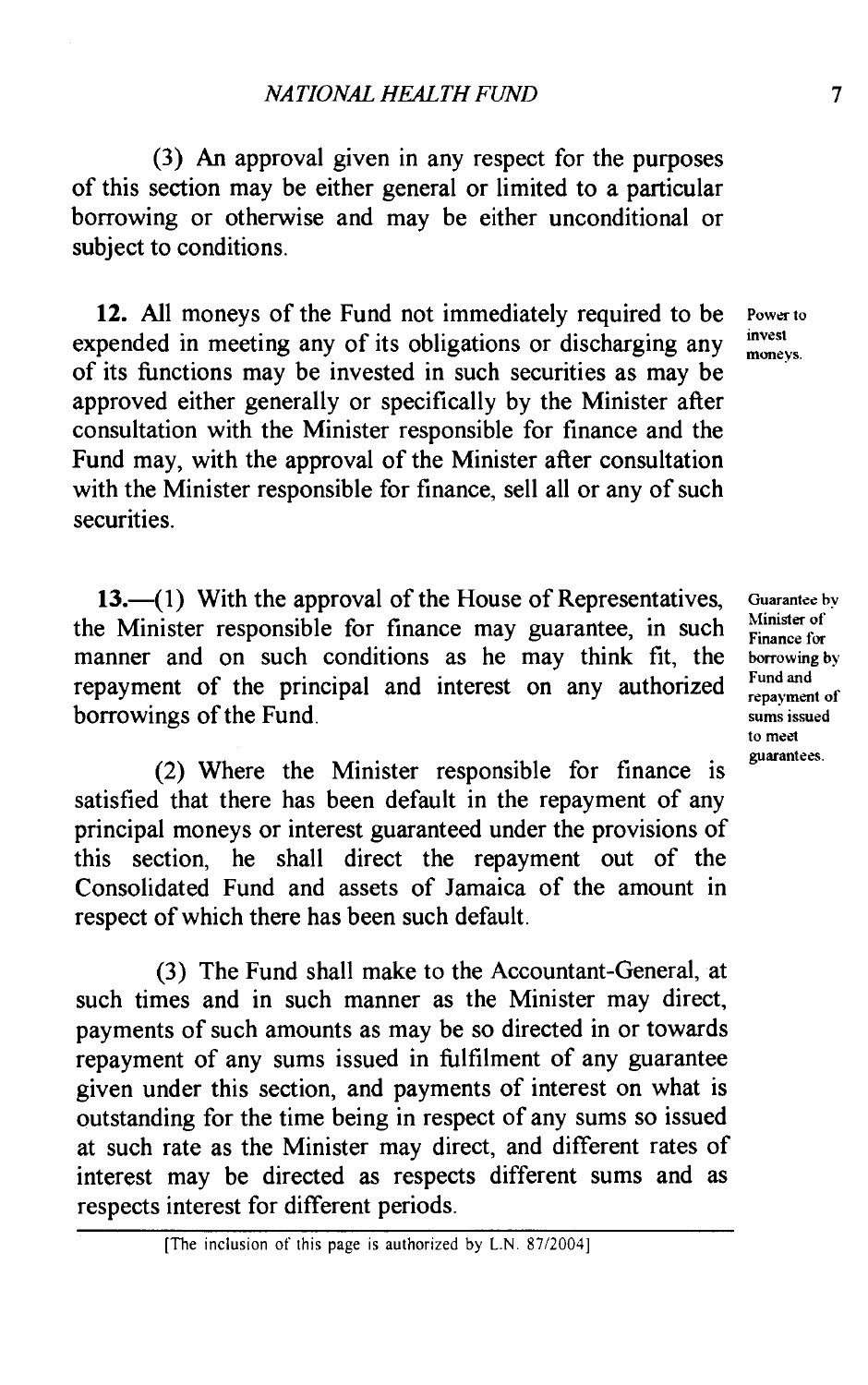Accounts and **14.** (1) The Fund shall keep proper accounts and other records in relation to its business and shall prepare annually a statement of accounts in a form satisfactory to the Minister being a form which conforms with established accounting principles.

> (2) The accounts of the Fund shall be audited by an auditor appointed annually by the Fund and approved by the Minister.

> > **(3)** The following persons, namely-

*(a)* the accounting officer for the Ministry; and

*(h)* officers so authorized by the Minister,

shall be allowed to have access to all the accounts and records of the Fund and to all such information as is necessary to carry out the audit.

(4) As soon as the accounts of the Fund have been audited, the Board shall send the statement of its accounts referred to in subsection (1) to the Minister, together with a copy of any report made by the auditors on that statement or on the accounts of the Fund.

(5) The auditor's fees and expenses of the audit shall be paid by the Fund.

(6) The Auditor-General shall be entitled at all reasonable times to examine the accounts and other records in relation to the business of the Fund.

Annual **15.**-(1) The Board shall, within six months after the end of report each financial year, cause to be made and shall submit to the Minister a report-

> **(a)** dealing generally with the proceedings and activities of the Fund during the preceding financial year; and

 $(b)$  containing-

- (i) information relating to the proceedings of the Fund; and
- (ii) the operational plans within which the Fund proposes to c&ry out its functions,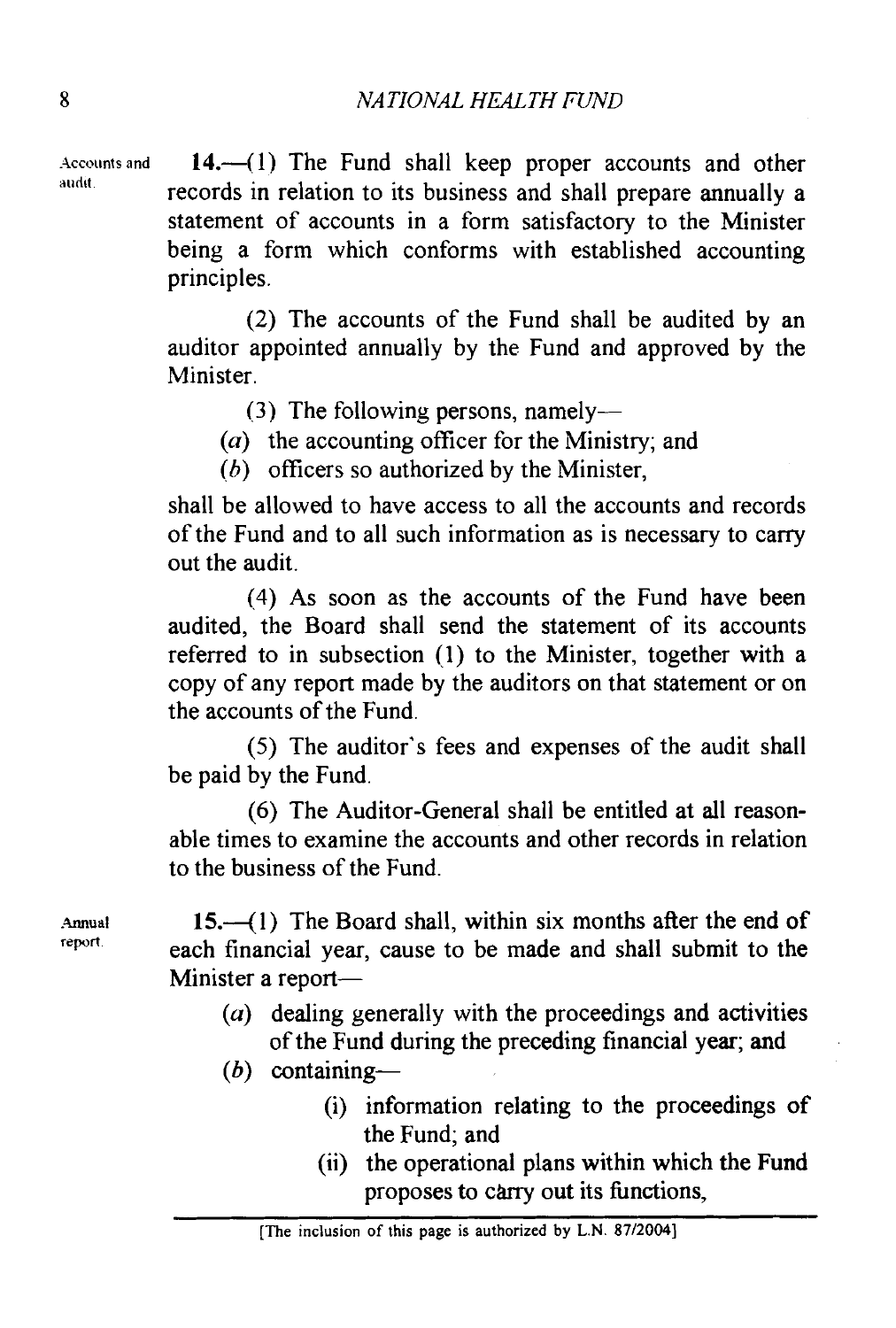as can be made public without detriment to the interest of the Fund.

(2) The Minister shall cause a copy of the report, together with the annual statement of accounts and the auditor's report thereon to be laid on the Table of the House of Representatives and the Senate.

16. The Fund shall be exempt from the payment of income tax.

17. The Fund shall, in each financial year, before a date specified by the Minister, submit to the Minister for his approval estimates of income and expenditure of the Fund for the ensuing financial year.

18. $-(1)$  Any claim or question arising in connection with benefits under the Fund shall be determined by the Board after such inquiry as it may deem necessary.

(2) Any person aggrieved by a decision of the Board under subsection (1) may, within twenty-one days of being informed of such decision, appeal to a Tribunal established by the Minister by regulations under this Act.

## **PART IV.** Miscellaneous

19. The Minister may from time to time appoint inspectors Appointment who shall perform such duties as mav from time to time be of inspectors. assigned to them under this Act or any regulation made hereunder.

20. In carrying out the duties assigned pursuant to section 19, an inspector shall-

(a) inspect the operations of the Fund in relation to-

- (i) its activities under the Act;
- (ii) the efficient and effective management of the resources of the Fund by participating pharmacies;

**Exemption from income** tax.

*<u>Estimates of</u>* **rcvcnuc and**  expenditure.

**Claims** to be **detcrmincd**  h? **Road.** 

Powers of inspectors.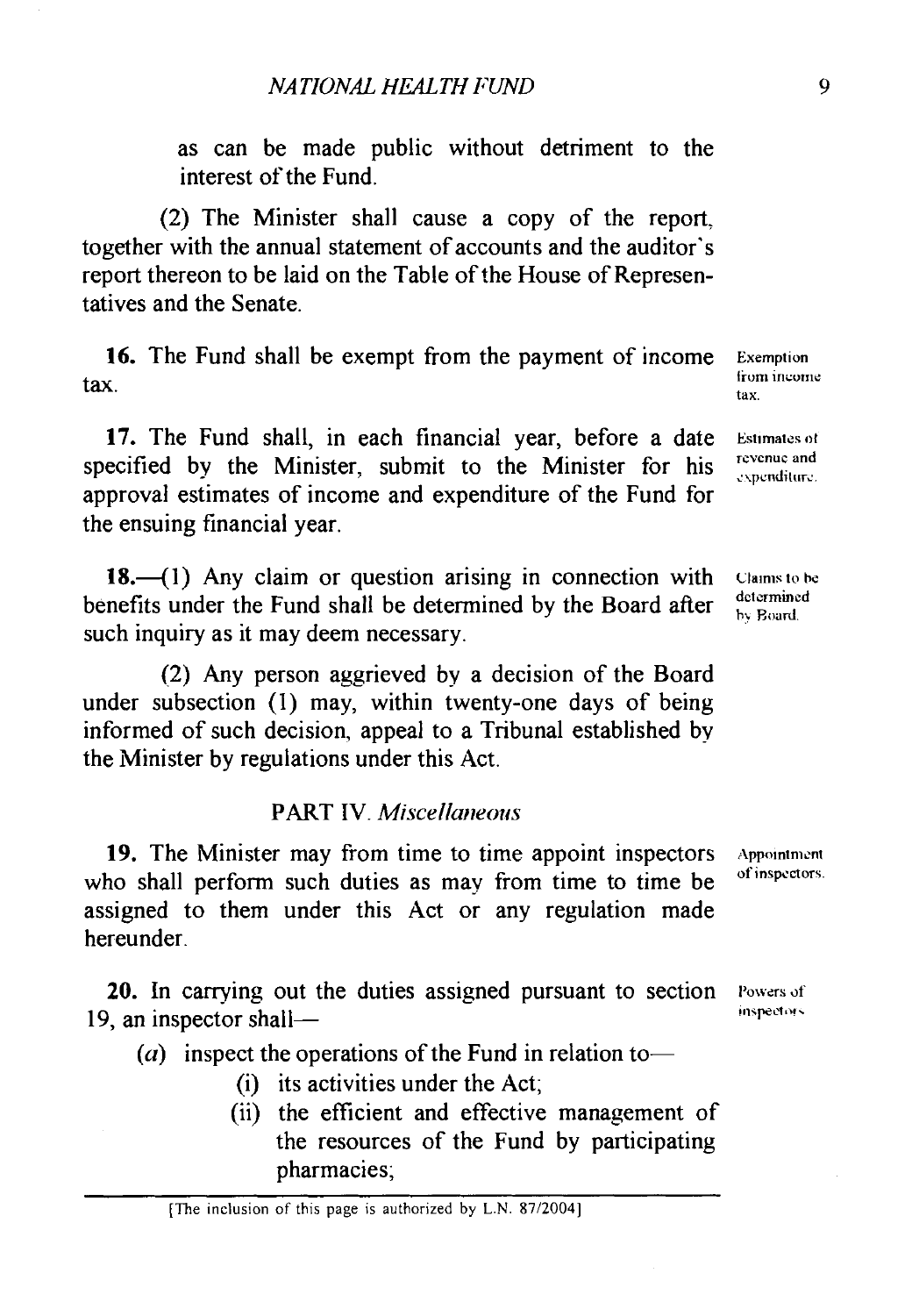- $(b)$  inspect any records or things relevant to the inspection;
- (c) require the production of records or other things relevant to the inspection, including things that are kept off the premises;
- $(d)$  question an officer or other employee of the Fund on matters relevant to the inspection, subject to that person's right to be represented during the questioning by an attorney-at-law or other person;
- $(e)$  use a data storage, processing or retrieval devices or other systems in order to produce a record in readable form;
- $(f)$  if he considers necessary, remove a record or sample or any other thing considered relevant to the inspection and shall provide a receipt for any such record, sample or thing;
- $(g)$  review or copy a record or other thing removed;
- $(h)$  employ experts to render such assistance for the purposes of the inspection as the inspector considers necessary;
- address such other matters that are required or prescribed by the Minister; and
- $(i)$  if he is denied access, request the assistance of a constable to gain such access.

# **Offences**

21. A person who willfully delays, assaults or obstructs an inspector in the exercise of his fimctions under this Act commits an offence and shall be liable on summary conviction before a Resident Magistrate to a fine not exceeding one million dollars or to imprisonment for a term not exceeding one year.

**give infoma-**22. A person who, without lawful excuse, refuses to furnish any information or to produce any document when required to do so by an inspector, commits an offence and shall be liable on

**;Issaults and obstruction of inspectors.** 

**Refusal or neglect to** 

**tion.**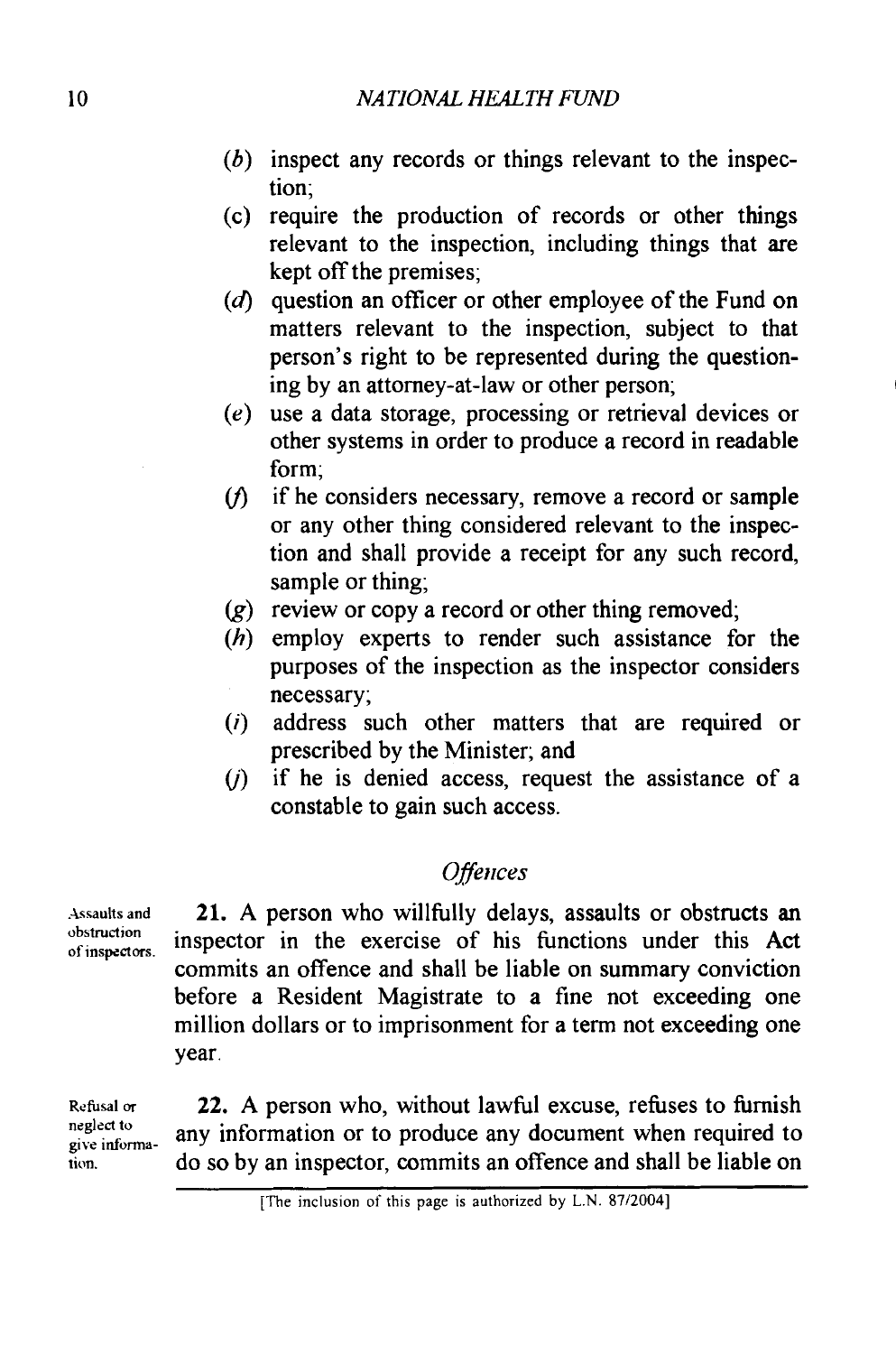summary conviction before a Resident Magistrate to a fine not exceeding two hundred thousand dollars or. to imprisonment for a term not exceeding three months.

23. A person who knowingly makes any false declaration or False declara-<br>false statement of a material nature in any application made  $\frac{\text{tion and state}}{\text{max}}$ the statement of a material nature in any application made  $_{\text{ment}}$  and  $_{\text{ment}}$  and shall be liable on summary conviction before a Resident Magistrate to a fine not exceeding one million dollars or to imprisonment for a term not exceeding one year.

24. A person who obtains benefits under this Act by means Benefits of false declarations commits an offence and shall be liable on  $_{\text{declaration}}^{\text{from false}}$ summary conviction before a Resident Magistrate to a fine not exceeding one million dollars or to imprisonment for a term not exceeding one year.

**25.** A person who commits an offence against this Act for which no penalty is otherwise provided shall be liable on summary conviction before a Resident Magistrate to a fine not exceeding five hundred thousand dollars and in default of payment, for a term of imprisonment not exceeding six months.

**25A.** The Minister may, by order subject to affirmative resolution, amend the monetary penalties specified in this Act.

**26.** (1) The Minister may, after consultation with the Regulations. Board, make regulations for the proper administration of and giving effect to this Act and, without prejudice to the generality of the foregoing, may make regulations prescribing-

- *(a)* a national health insurance plan, benefit schedules or other schemes of insurance, arrangements or systems for Jamaica;
- *(b)* the health benefits to be administered by the Fund and the illnesses to be monitored by the Fund:
- (c) the records to be kept by persons liable to pay moneys under any levy or **tax** established by or pursuant to this Act;
- $(d)$  the drugs and other benefits to be made available by the Fund, at government-owned and other health facilities;

Breaches of this Act not otherwise provided for.

Minister may amend monetary penalties. **7\20] 1**  Sch.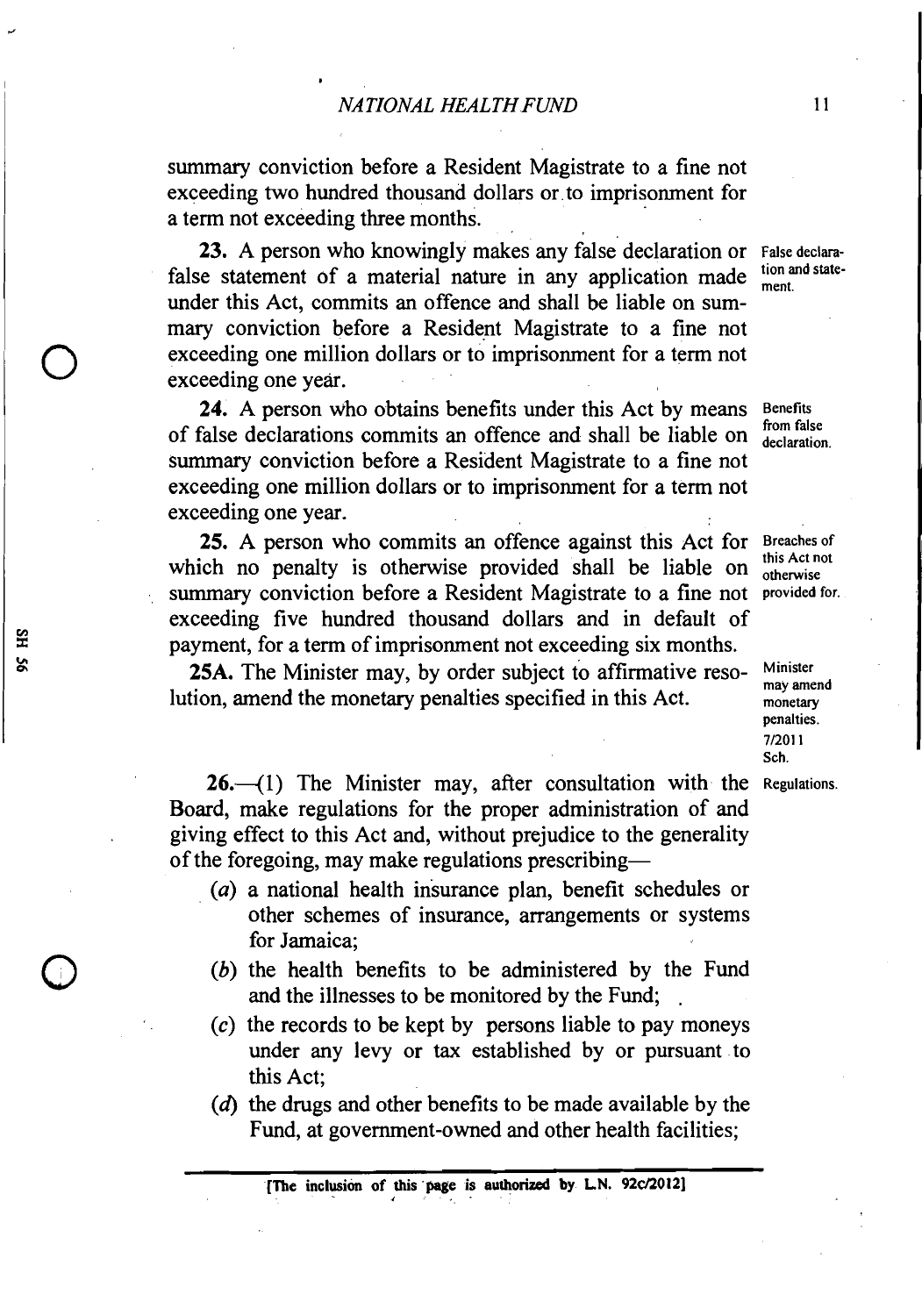*(e)* any other matter relevant to the operation of this Act;

 $(2)$  The Minister may from time to time, by order, First Schedule. amend the First Schedule.

> (3) Regulations and any order made under this section shall be subject to affirmative resolution.

**~ROII** (4) Notwithstanding section *29(b)* of the *Interpretation*  Act, regulations made under subsection (1) may provide in respect of a breach of the provisions thereof for the imposition of penalties on summary conviction in a Resident Magistrate's Court of a fine not exceeding one million dollars or imprisonment for a term not exceeding twelve months or both such fine and imprisonment.

**Crown.** 

Actibinds the 27. This Act binds the Crown.

**me inclusian of this** peee **is authorized by LN. 92clZ.Q12]**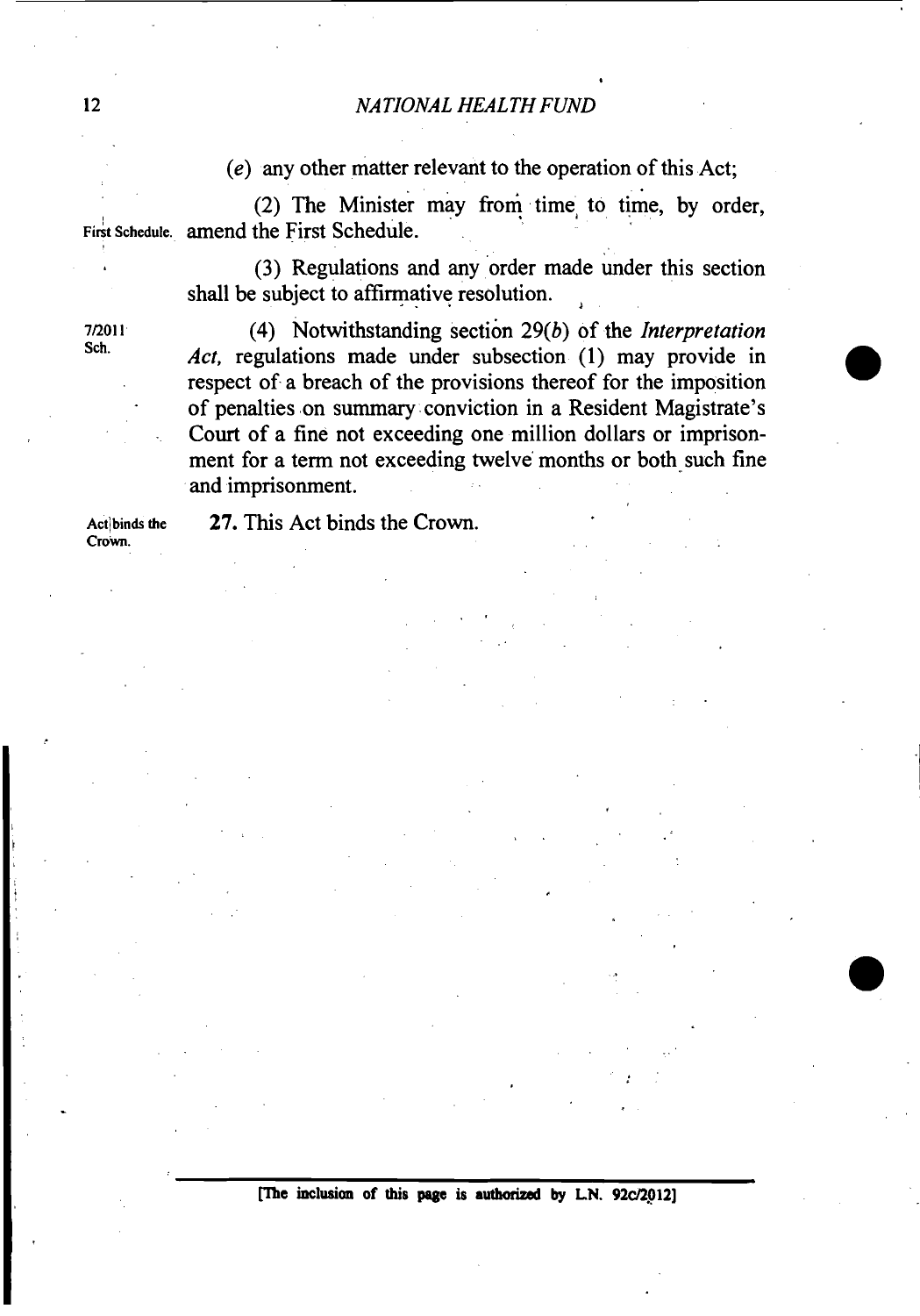FIRST SCHEDULE (Section 2)

*Specified Diseases and Specified Medical Conditions* 

**Arthritis** 

Asthma Cancer of the breast

Cancer of the prostate

**Diabetes** 

Epilepsy

Glaucoma

High Cholesterol

Hypertension

Ischaemic Heart Disease

Major Depression

**Psychosis** 

Rheumatic Fever Heart Disease

Vascular Disease

### SECOND SCHEDULE (Section 4)

## *The National Health Fund*

1.-(1) The seal of the Fund shall be kept in the custody of the chairman seal and of any officer of the Fund authorized by the Board in that behalf and execution of or of any officer of the Fund authorized by the Board in that behalf, and **execution** of the local in the **documents**. shall be affixed to instruments pursuant to a resolution of the Board in the presence of the chairman or any other member duly authorized to act in that behalf, and the secretary.

(2) The seal of the Fund shall be authenticated by the signature of the secretary or any other member of the Board duly authorized to act in that behalf.

2.—(1) Subject to sub-paragraph (2) the Fund shall appoint and employ **Power to such remuneration** and on such terms and conditions as it thinks fit an **appoint** at such remuneration and on such terms and conditions **as** it thinks fit an appoint Executive Director, a Secretary and such other officers and servants as it officers,<br>thinks necessary for the proper carrying out of the provisions of this Act.

(2) The Minister shall give prior approval to-

- (a) any **salary** in excess of the prescribed rate per **annum** assigned to any post;
- **(6)** any appointment made to any post to which a salary in excess of the prescribed rate is assigned;

[The inclusion of this page is authorized by **L.N.** 87120041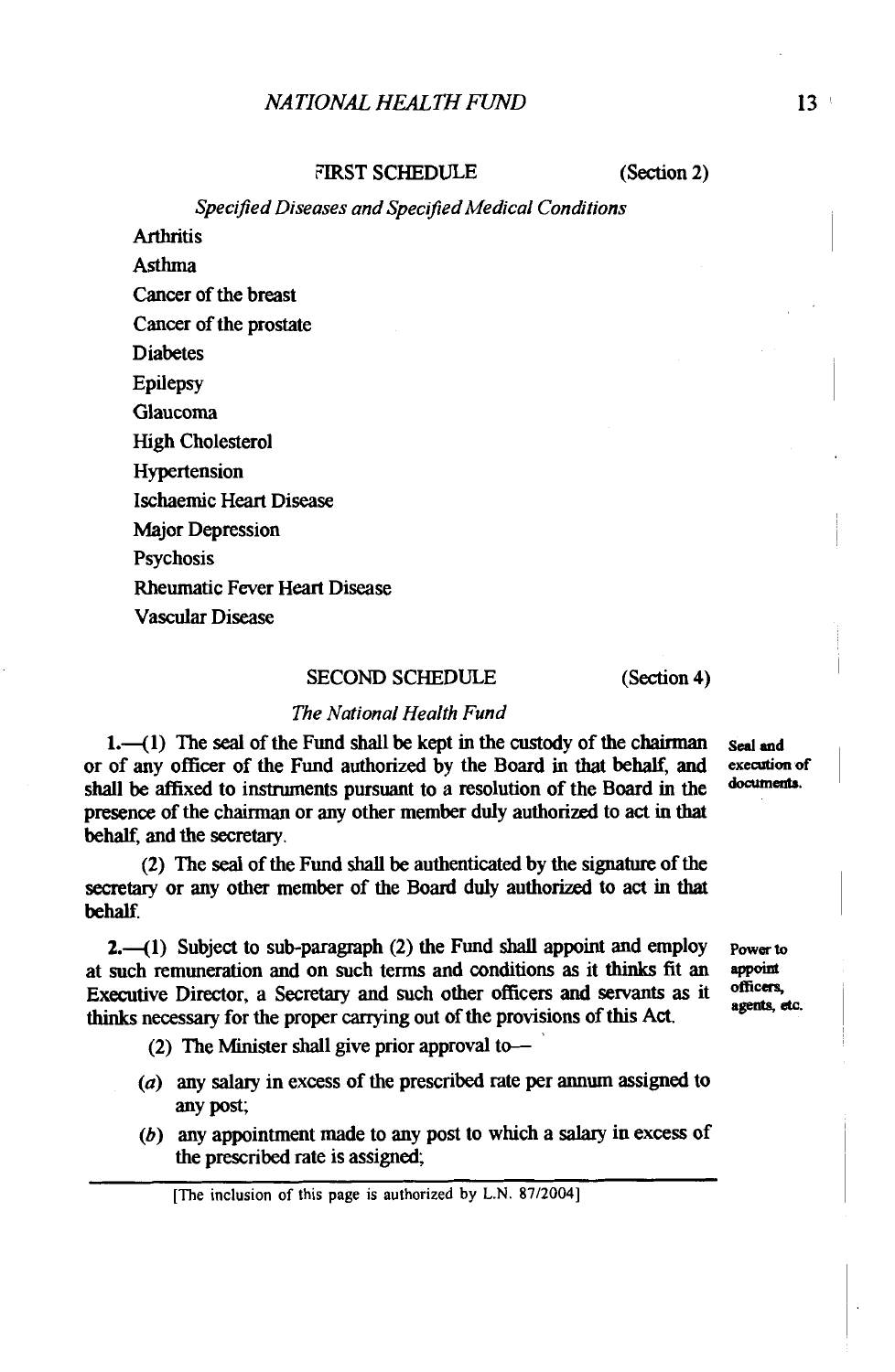(c) payments under any pension scheme or for the payment of **any**  gratuity or other like benefit to. or in respect of the semice of. any officer or servant.

(3) In sub-paragraph (2). the prescribed rate means a rate of two million dollars or such higher rate as the Minister may, by order, prescribe.

3. **All** documents, other that those required by law to be under seal. made by. and all decisions of. the Fund may be signified under the hand of the chauman or **any** member of the Board authorized to act in that behalf or an officer of the Fund so authorized.

4. The expenses of the Fund (including the remuneration of the staff thereof and members of the Board) shall be defrayed out of the income of the Fund or from sums provided for the purpose by Parliament.

## THIRD SCHEDULE (Section 6)

## *The Board of hiianagement of the Fund*

**Constitution**   $1,-(1)$  The Board shall consist of such number of members not being less than seven nor more than nine as the Minister may from time to time appoint by instrument in writing.

> (2) The Chief Executive Officer of the Fund shall be an *ex oflcio*  member of the Board.

 $2.41$ ) The Minister shall appoint a chairman and a deputy chairman from among the members of the Board.

(2) In **case** of the absence or inability to act of the chamm, the deputy chairman shall exercise the functions of the chairman.

3. **A** member of the Board shall, subject to the provisions of this Schedule, hold office for a period not exceeding three years and each such member shall be eligible for re-appointment.

4. The Minister may appoint any person to act in the place of any Acting member of the Board in the case of the absence or inability to act of such **appoint**ments. member.

> 5.41) Any member of the Board other **than** the chairman may at any time resign his office by instrument in writing addressed to the chairman who shall forthwith **cause** it to be forwarded to the Minister and upon the date of the receipt by the Minister of such instrument the member shall **cease** to hold office.

**Authentication of documents.** 

**Expznses of the Fund.** 

**of Board.** 

**Chairman and** deputy **drainnan.** 

**Term of office.** 

**Resignation**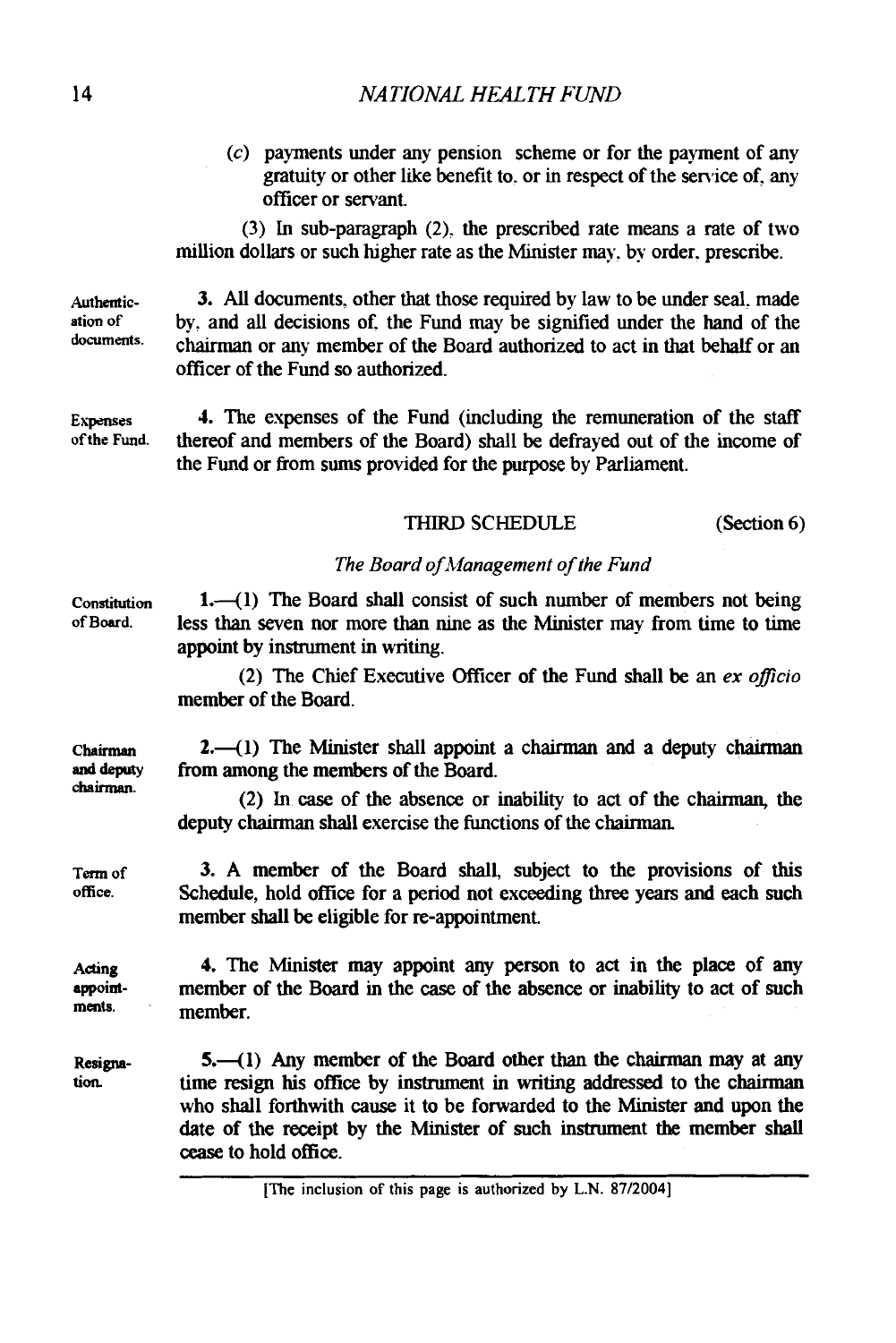$(2)$  The chairman may at any time resign his office by instrument in writing addressed to the Minister and such resignation shall take effect as from thc date of thc rcccipt of such instrument.

6. The Minister may at any time revoke the appointment of any member  $\cdot$  Revocation of of the Board if he thinks it cxpcdicnt so to do.

7. The **names** of all members of the Board as first constituted and every change in membership thereof shall be published in the Gazette.

8.—(1) The Minister may, on the application of any member of the Board, grant leave of absence to such member.

(2) The appointment of a member referrcd to in paragraph 3 shall be regarded as terminated if, without the grant of leave of absence, that member is absent from three consecutive meetings of the Board.

9. $-$ (1) The Board shall meet as often as may be necessary or expedient for the transaction of its business (but at least six meetings shall be held within each financial year) and such meetings shall be held at such places and times and on such days as the Board may determine.

(2) The chairman may at any time call a special meeting to be held within seven days of a written request for the purpose addressed to him by **any** two members of the Board.

(3) The chairman shall preside at meetings of the Board and if the chairman and the deputy chairman are absent from a meeting, the members present shall elect one of their number to preside at that meeting.

(4) The quorum of the Board shall be five.

(5) The decisions of the Board shall be by a majority of votes and. in addition to an original vote. the chairman or other member presiding at the meeting shall have a casting vote in any case in whch the voting is equal.

(6) Minutes in proper form of each meeting of the Board shall be kept.

(7) Subject to the provisions of this Schedule the Board may regulate its own proceedings.

10. **A** member of the Board who is duectly or indirectly interested in any matter which is being dealt with by the Board-

- (a) shall disclose the nature of his interest at a meeting of the Board; and
- (b) shall not take part in any deliberation or decision of the Board with respect to that matter.

**Disclosure of intetest.** 

**Procedure** and meetings.

Ĭ.

appointments.

Gazetting of appointments.

**Ixaw of absence.** 

15